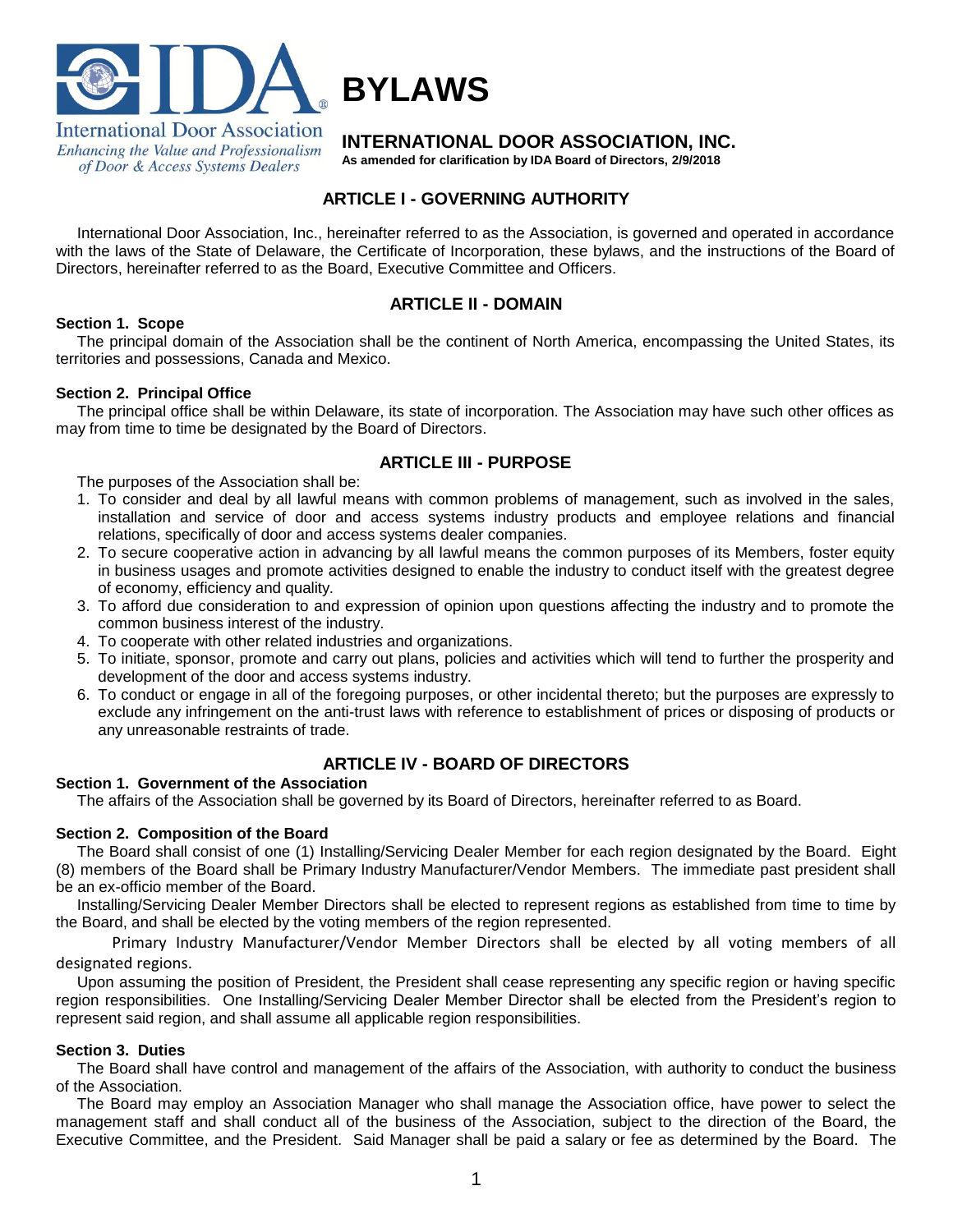Board may delegate specific responsibilities to the Association Manager as are not in conflict with the provisions of these bylaws, the laws of the State of Delaware, the Articles of Incorporation or any other applicable statute.

The Association Manager shall keep minutes of the meetings of Members and of the Board, adequate and correct books and records of account; see that all notices are duly given in accordance with the provisions of these bylaws or as required by law; be custodian of the corporate records and of the seal of the Association and see that the seal is affixed to all documents, the execution of which, on behalf of the Association under its seal, is duly authorized in accordance with the provisions of these bylaws and keep a register of the Membership.

#### **Section 4. Annual Meeting of Board**

An Annual Meeting of the Board shall be held without other notice than these bylaws during the same week and at the same place as the Annual Meeting of Members. In addition to the Annual Meeting, the Board shall hold not less than three other meetings during the year; the time and place of which shall be fixed by the Board. Special meetings of the Board may be held at any time on call of the President, and shall be held upon written request to the President by six Members of the Board provided, however, that in each case at least five days advance written notice is given to each Member of the Board.

Special meetings may be held by electronic methods and means as deemed appropriate by the Board. The President shall preside at all meetings of the Board, or in his/her absence, the President-elect shall preside. In the absence of a President-elect, the Installing/Servicing Dealer Vice President shall preside.

Any Director may waive notice of any meeting. The business to be transacted at any regular meeting of the Board need not be specified in the notice or waiver of notice of such meeting, unless specifically required by law or these bylaws. The business to be transacted during and the general purpose of any special meeting of the Board shall, however, be specified in the notice and waiver of the meeting which shall generally be the only business transacted.

The transaction of any meetings of the Board, however called and noticed and wherever held, shall be as valid as though had at a meeting duly held after regular call and notice, if a quorum be present, and if, either before or after the meeting, each of the Directors not present signs a written waiver of notice or a consent to holding such meeting or an approval of the minutes thereof. All such waivers, consents, or approvals shall be filed with the corporation records or made a part of the minutes of the meeting.

#### **Section 5. Quorum**

A majority of the Board shall constitute a quorum for the transaction of business at any meeting of the Board. The act of a majority of all the Directors shall be the act of the Board, except where otherwise provided by law or these bylaws.

#### **Section 6. Order of Business**

The order of business for meeting shall be determined by the presiding officer. These bylaws and Robert's Rules of Order shall govern the conduct of the meeting.

#### **Section 7. Attendance at Meetings**

If a Director shall fail to attend two consecutive regular meetings of the Board during his/her term of office without a reason acceptable to the Board, his/her office as a Director may be declared vacant by a vote of the majority of all the remaining Directors.

#### **Section 8. Declared Vacancies**

Directors of the Association who cease to be Members of the Association, or who cease to be eligible for the Membership classification held when elected, shall have their seat declared vacant by the Board.

#### **Section 9. Filling Vacancies**

A vacancy in any office for any reason may be filled by a majority vote of the remaining Directors for the unexpired portion of the term, and shall be considered an appointed term and not an elected term

In case of a vacancy, the President shall direct the Nominating Committee to present its recommendation to the Board. The recommendation shall include a minimum of two nominees per vacancy. Any qualified Member in good standing of the proper classification is eligible as a nominee. A vacancy must be filled within six months of the vacancy.

Installing/Servicing Dealer Director vacancies must be filled by Installing/Servicing Dealers. Primary Industry Manufacturer/Vendor Director vacancies must be filled by Primary Industry Manufacturer/Vendor Members.

#### **Section 10. Adjournment**

A majority of the Directors present, whether or not constituting a quorum, may adjourn any meeting to another time and place.

#### **Section 11. Removals**

Any officer or agent elected or appointed by the Board may be removed by the Board whenever, in its judgment, the best interests of the Association would be served. The Members of the applicable class of Membership may elect a Director to fill any vacancy not timely filled by the Board upon the occurrence of such vacancy.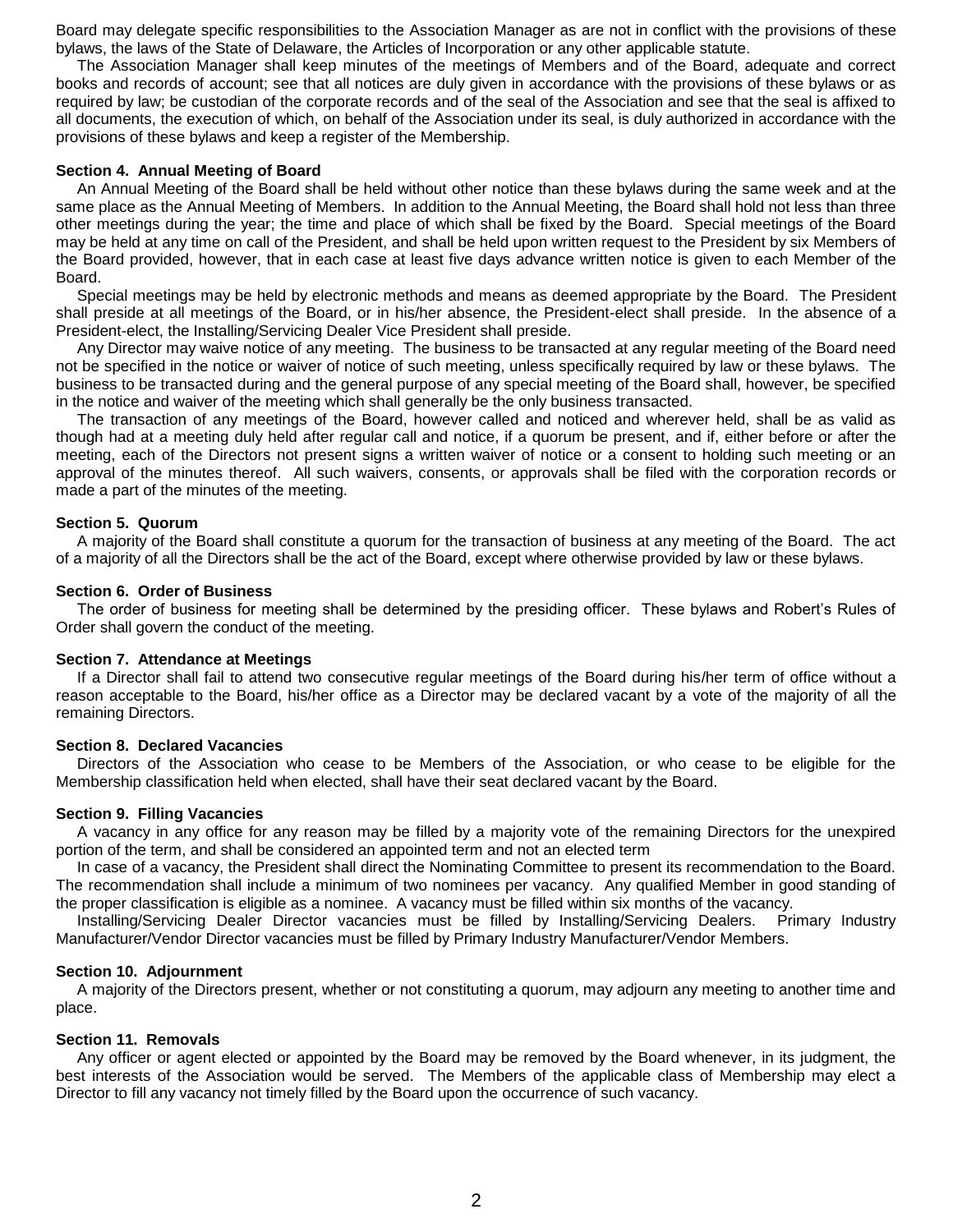# **ARTICLE V - ELECTION OF DIRECTORS**

### **Section 1. Qualifications for Nomination**

An owner, partner or employee of an Installing/Servicing Dealer Member may serve as a Director of the Association providing the person has authority to commit the firm in primary areas of company operations. An owner, partner or person holding a responsible position of a Primary Industry Manufacturer/Vendor Member may serve as a Director of the Association providing the person has authority to commit the firm in primary areas of company operations. A partnership and a corporation may designate said person to serve as an officer and Director as long as the underlying Membership of that individual's employer or company is maintained in good standing.

### **Section 2. Nominating Committee**

The Heritage and Nominating Committee shall consist of not less than three Installing/Servicing Dealer Members and three Primary Industry Manufacturer/Vendor Members. The Heritage and Nominating Committee and its Chairperson shall be appointed by the presiding President.

Not later than 120 days prior to the time of the Annual Meeting of Members, the Nominating Committee shall submit to the Board a slate of nominees. Each Director vacancy shall include no less than two (2) nominees.

The Board shall approve the slate. The Nominating Committee shall certify that it has secured the prior acceptance, in writing, of all candidates nominated.

## **Section 3. Nomination by Petition**

Nominations for Director may be made, endorsed with the names of not less than 5% of the Members or minimum of 10 from the applicable Region if an Installing/Servicing Dealer Member, and not less than 5% of all Primary Industry Manufacturer/Vendor Members if a Primary Industry Manufacturer/Vendor Member, and mailed to the Association so as to be received not less than ninety (90) days before the date of the Annual Meeting of Members. The names of the candidates so nominated, designating them as "Nominated by Petition," shall be on the ballots to be mailed as provided in Article V, Section 4. The Members nominating candidates by petition shall certify on the petition that they have secured the prior acceptance, in writing, of the candidate nominated.

## **Section 4. Election**

Not later than forty-five (45) days prior to the time of the Annual Meeting of Members, a ballot listing the names of all applicable nominees and the election deadline, shall be sent electronically to the voting Membership for vote. Members not having access to electronic voting shall be provided the opportunity to vote by hard copy. Hard copy ballots shall be mailed by voting member directly to a designated CPA for tabulation. CPA shall notify association Managing Director the results no later than 30 days prior to the Annual Meeting of Members.

Only Members from the applicable Region may vote for an Installing/Servicing Dealer Director nominee of the Region. All voting Members may vote for the Primary Industry Manufacturer/Vendor Director nominees regardless of Region.

Candidates receiving the highest number of votes for each vacancy to be filled shall be elected as Directors. There shall be no cumulative voting. A tie shall be decided by re-balloting for the candidates who received the tie vote.

An independent auditor shall check each ballot to verify eligibility, tabulate results and submit results to the association Managing Director. Ballots must be received no later than thirty (30) days prior to the Annual Meeting of Members. The Association Managing Director shall provide election results to the Board of Directors. Following said notification, the Association Managing Director shall provide all nominees the election results. Individual vote results by numbers or percentages shall not be provided; only the names of those elected.

#### **Section 5. Terms of Office**

All Directors shall be elected to a three (3) year term of office. The terms of not more than one third of the Directors shall expire at any election of the Directors. The Board shall have the authority to stagger and/or alter terms to assure the fulfillment of the expiration condition.

The terms of Directors shall begin at the commencement of the administrative year. A Director's term shall be automatically extended, when applicable, upon the election of a Director to the office of President-elect.

A Director shall be limited to serving a maximum of two (2) elected consecutive full terms. The President and President-elect shall be exempt from this limitation.

A Director appointed by the Board to fill a vacated director position shall be eligible to serve a maximum of two (2) elected consecutive terms following the fulfillment of the appointed term.

### **Section 6. Use of Association Funds to Support Nominee.**

No corporate funds may be expended to support a nominee for Director.

# **ARTICLE VI - ELECTION OF OFFICERS**

## **Section 1. Nominations and Ballot**

During the same week as, but prior to the Annual Meeting of Members, a meeting of the Board in office prior to the Annual Meeting of Members shall be held for the purpose of electing officers for the next administrative year: including Treasurer, Vice President Installing/Servicing Dealer Member, and Vice President Primary Industry Manufacturer/Vendor Member from the standing Board of Directors of the next administrative year. In addition and during the same meeting (if applicable), the Board shall elect the President-elect from the standing Board of Directors of the current administrative year.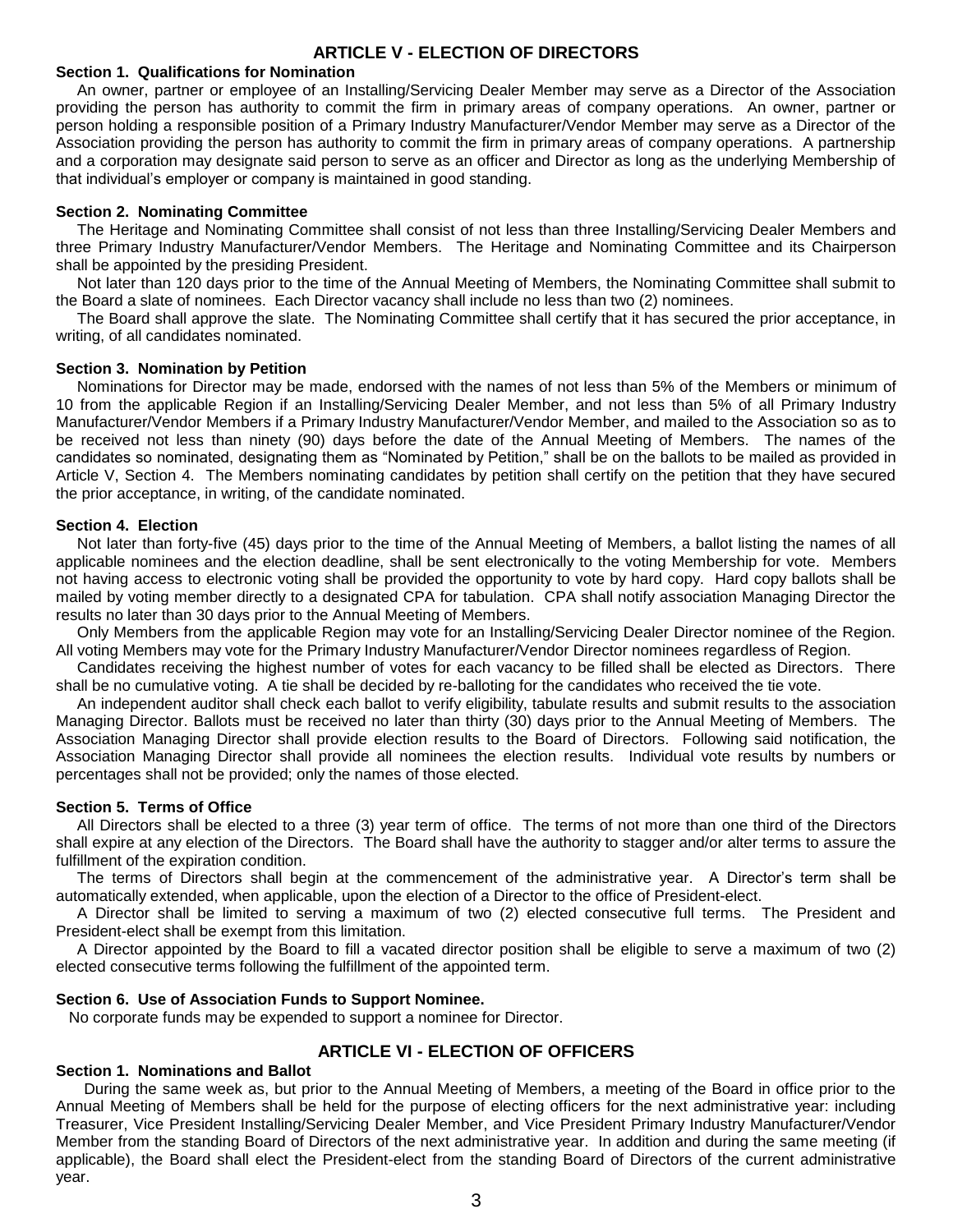Following notification by the Nominating Committee thirty (30) days prior to the meeting, a Director desiring to be considered for an officer position may, in writing, notify the Nominating Committee Chairperson and be placed on the official ballot.

In addition, nominations may be accepted from the floor. Upon conclusion of all nominations and completing of written votes thereon, the ballots shall be tallied by the two persons as designated by the President and the results announced.

# **Section 2. President**

The President shall be the principal elected executive officer of the Association and shall, in general, supervise and control its business and affairs, shall preside at all meetings of the Members and the Board, may sign deeds, mortgages, bonds, contracts, or other instruments which the Board has authorized to be executed and, in general, shall perform all duties incident of the Office of President and such other duties as may be prescribed by the Board from time to time. The President shall be an Installing/Servicing Dealer Member.

## **Section 3. Past President**

The immediate presiding Past President shall serve as Chairperson of the Association's Strategic Planning Committee, and from time to time, may be assigned other duties by the President of the Board. He/she shall be an ex-officio Member of the Board.

#### **Section 4. President-elect**

During the meeting of the Board held to elect officers, a President-elect shall be elected immediately prior to the current President entering the second year of office and shall automatically become President upon the completion of the current President's second year of office. The President-elect shall be an Installing/Servicing Dealer Member.

In the absence of the President, or in the event of his/her inability or refusal to act, the President-elect shall perform the duties of President, and when so acting, shall have all the powers of and be subject to all of the restrictions upon the President. The President-elect shall perform such other duties as, from time to time, may be assigned by the President or the Board.

## **Section 5. Vice President – Installing/Servicing Dealer Member**

The Installing/Servicing Dealer Vice President shall act as the statutory secretary of the Association.

In the absence of the President and President-elect, or in the event of their inability or refusal to act, the Vice President Installing/Servicing Dealer Member shall perform the duties of President, and when so acting, shall have all the powers of and be subject to all of the restrictions upon the President. The Vice President Installing/Servicing Dealer Member shall perform such other duties as, from time to time, may be assigned by the President or the Board. The Installing/Servicing Dealer Vice-President shall be an Installing/Servicing Dealer Member.

#### **Section 6. Vice President – Primary Industry Manufacturer/Vendor Member**

In the absence of the President, President-elect, and Vice President Installing/Servicing Dealer Member, or in the event of their inability or refusal to act, the Vice President Primary Industry Manufacturer/Vendor Member shall perform the duties of President, and when so acting, shall have all the powers of and be subject to all of the restrictions upon the President. The Vice President Primary Industry Manufacturer/Vendor Member shall perform such other duties as from time to time may be assigned by the President or the Board. The Primary Industry Manufacturer/Vendor Vice President shall be a Primary Industry Manufacturer/Vendor Member.

#### **Section 7. Treasurer**

The Treasurer shall give a bond for the faithful discharge of his/her duties in such form and with such sureties as the Board shall be paid by the Association. The Treasurer shall have charge and custody of and be responsible for all funds and securities of the Association; receive and give receipt for monies due and payable to the Association from any source whatsoever and deposit all such monies in the name of the Association in such banks, trust companies, or other depositories as shall be selected by the Board; and in general perform all the duties incident to the office of Treasurer and such other duties as, from time to time, may be assigned to him by the President. The Treasurer may be either a Primary Industry Manufacturer/Vendor or an Installing/Servicing Dealer Member.

#### **Section 8. Terms of Office.**

The terms of officers shall begin at the commencement of the administrative year following their election. The President shall be elected to one two (2) year term of office. All officers shall be Directors. Other officers may be elected to consecutive terms providing the election is in compliance with Article VI, Section 1.

# **ARTICLE VII - EXECUTIVE COMMITTEE**

# **Section 1. Composition**

The Executive Committee shall consist of the President, Past President (Ex-officio), President-elect, Installing/Servicing Dealer Member Vice President, Primary Industry Manufacturer/Vendor Member Vice President, and Treasurer.

# **Section 2. Duties**

The Executive Committee shall exercise at times when the Board is not in session such part of the authority of the Board in the control and management of the Association's affairs as the Board may delegate to it.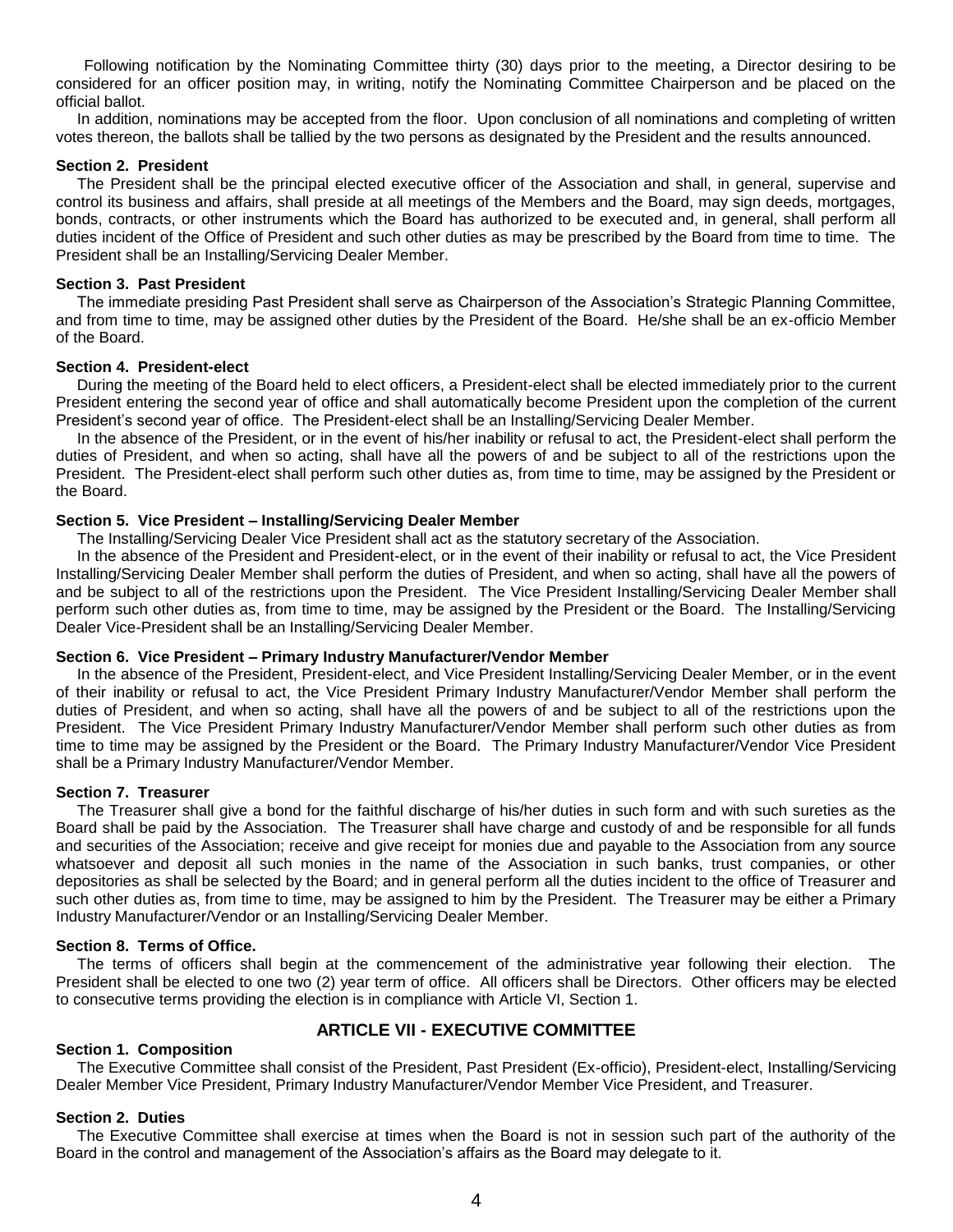# **Section 3. Meetings**

Meetings of the Executive Committee may be held upon the call of the President.

# **Section 4. Quorum**

A majority of the Committee shall constitute a quorum.

## **Section 5. Order of Business**

The order of business for meetings shall be determined by the presiding officer. These bylaws and Robert's Rules of Order shall govern the conduct of the meeting.

## **Section 6. Meeting Methods**

Meetings may be held by electronic methods and means as deemed appropriate by the Board.

# **ARTICLE VIII - COMMITTEES AND GROUPS**

# **Section 1. Committees**

The Board may create committees of the Board and of the Association and may delegate to these committees such powers and functions as it finds desirable for conduct of its business and for carrying out the purposes for which the Association has been organized. It may authorize justifiable expenses for same.

## **Section 2. Installing/Servicing Dealer Members**

A company that sells, installs, and services residential and/or commercial door and access systems as its primary business. Minimum three (3) years in business and/or majority owner(s) must have minimum of three (3) years management experience including: owner, President, Vice President or operations manager with a door and access systems dealership, product manufacturer or product vendor. IDA Installing/Servicing Dealer Code of Business Conduct compliant. Any established door and access systems dealer who meets the requirements as specified in this section may apply for Installing/Servicing Dealer Membership. May refer to IDA and use the IDA logo in advertising and marketing. Full rights of Membership including voting, may hold Board and /or officer position. An Installing/Servicing Dealer Member or Dealer Branch Member company must provide a state license number if required by the state in which the dealer's office is situated. If the company in either case is not licensed where required by the state, said company may apply for Subscribing Dealer service.

## **Section 3. Primary Industry Manufacturer/Vendor Members**

A company that provides door and access systems products and services to door and access systems dealers as its primary business to the door and access systems industry. Any established company that meets the requirements as specified in this section may apply for Primary Industry Manufacturer/Vendor Membership. May refer to IDA and use the logo in advertising and marketing. Full rights of Membership including voting, may hold Board and/or officer position.

#### **Section 4. Professional Members**

A company whose primary business is *not* selling, installing and servicing residential and/or commercial door and access systems, but has three (3) years experience in another core business, has added the sale, installation and service of door and access systems to its business, and has completed its tenure as a Subscribing Professional/Professional Member Service as defined in Section 14. May refer to IDA and use the IDA logo in advertising and marketing. Must be IDA Code of Business Conduct compliant. Full rights of membership with exception of voting or holding a Board and/or officer position.

### **Section 5. Individual Life Members**

Any individual officially retired from active employment and whose company is a Member in good standing at the time of retirement. Individual Life Members shall not have voting privileges, may not hold any office, or shall not remit annual dues.

#### **Section 6. Election of Members**

All applications for Membership shall be filed with the Association and submitted to the Board via mail or at their next regular or special meeting for approval or rejection. If a majority of the Directors vote in favor of approving such application, then a Membership certificate shall be issued to the Member in good standing.

# **Section 7. Use of Association Name and Seal**

All Members in good standing shall have the right and privilege to print and otherwise use the Association name and/or seal with propriety on the normal items used in business such as letterheads, invoices, business cards, literature and advertising.

When using the Association name and/or seal, the Association name must be preceded with the words "Members Of". Any other reference to the Member's affiliation with the Association, either past or present, is prohibited.

In the event that a Member conducts business under more than one firm name, use of the Association name and/or seal is limited to the firm name under which Membership was granted by the Association.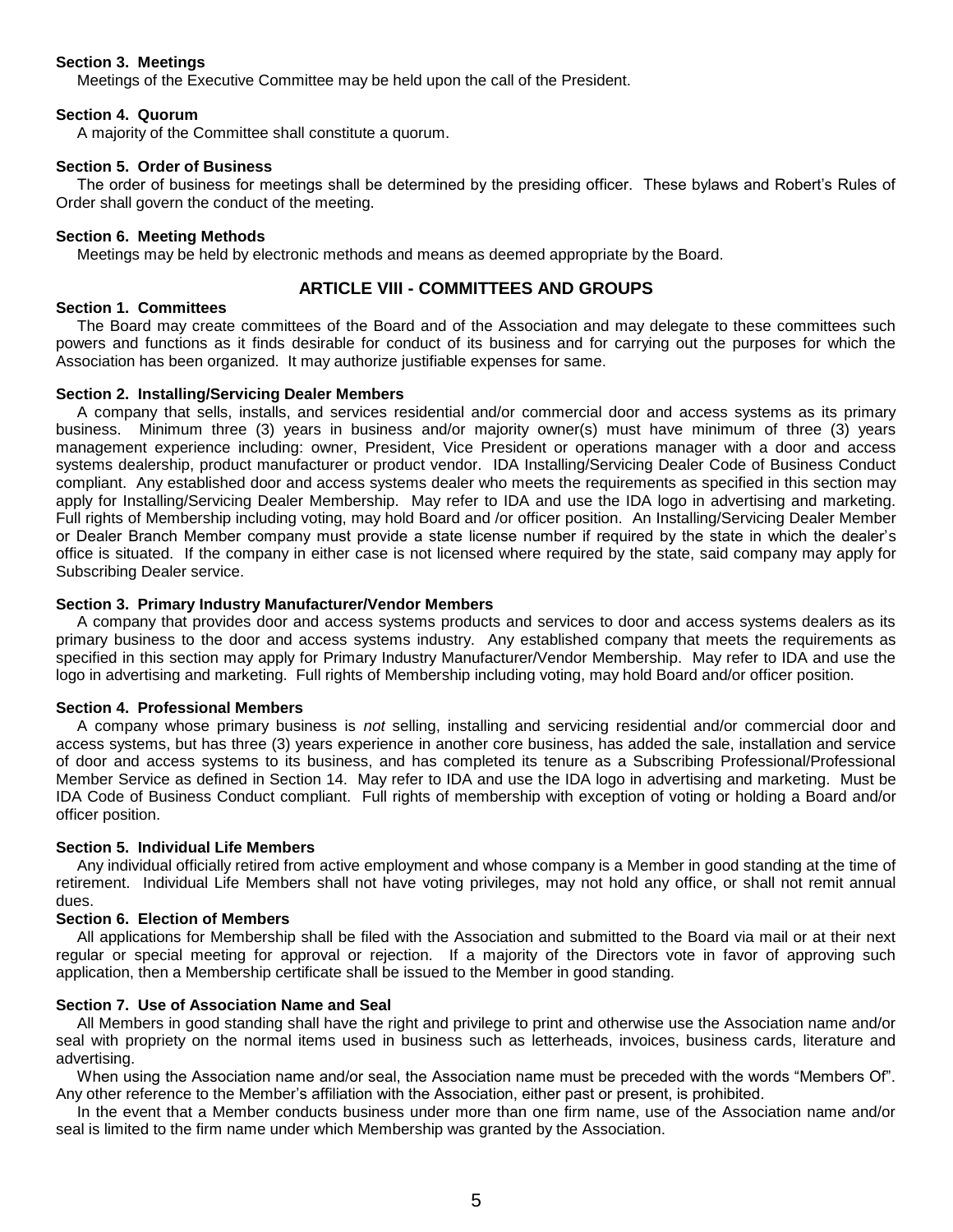# **Section 8. Resignation**

Any Member may at any time resign from Membership in the Association by filing a written resignation with the Association together with any monetary obligation for which it shall have become obligated.

# **Section 9. Termination of Membership**

- Causes of Termination. The Membership of any Member of any classification shall terminate upon occurrence of any of the following events:
- (a) The resignation of the Member.
- (b) Expiration of the period of Membership, unless the Member sooner renews for a subsequent period on the renewal terms set by the Board.
- (c) Failure of a Member to pay dues, fees, or assessments as set by the Board within thirty (30) days of written notice from the Treasurer of the amount of the arrearage, which notification shall be sent if the Member is in arrears in the payment of dues for a period of ninety (90) days after said dues or any installment thereof are due and payable.
- (d) The occurrence of any event which renders such Member ineligible for Membership, or failure to satisfy Membership qualifications.
- Suspension of Membership. A Member may be suspended based upon the good faith determination by the Board that the Member has failed in a material and serious degree to observe the Association's rules of conduct, or has engaged in conduct materially and seriously prejudicial to the purposes and interests of the Association. A suspended Member shall not be considered a Member in good standing during the period of suspension.

Procedure for Suspension. If grounds appear to exist for suspension of a Member, the following procedure shall apply:

- (a) The Member shall be given thirty (30) days prior notice of the proposed suspension. Notice shall be given by any method reasonably calculated to provide actual notice. Any notice given by mail shall be sent by registered mail to the Member's last address as shown on the Association's records.
- (b) The Member shall be given an opportunity to be heard, either orally or in writing, at least five (5) days before the effective date of the proposed suspension. The hearing shall be held, or the written statement considered, by the Board or by a committee authorized by the Board to determine whether the suspension should take place.
- (c) The Board by majority vote shall decide whether or not the Member shall be suspended. The decision of the Board shall be final.
- (d) Any action challenging suspension, including a claim alleging defective notice, must be commenced within six months of the date of the suspension.

## **Section 10. Transfer of Membership**

Membership in the Association is not transferable or assignable.

## **Section 11. Voting Rights**

Each Installing/Servicing Dealer and Primary Industry Manufacturer/Vendor Member is entitled to one vote on each matter submitted to a vote of the Membership. In the case of a corporate Member, the vote may be cast by the President or any Vice President, by such representative as the corporation has, in writing, delegated. In the case of a Member that is either a partnership or sole proprietorship, the vote of such Member may be cast by any one partner or by the proprietor, or by such representative of the partnership or proprietorship to whom such right has been delegated in writing.

#### **Section 12. Proxy**

At any meeting of the Members, a Member entitled to vote may vote either in person, through its duly authorized representative or by proxy executed in writing by the Member. A proxy shall be valid only with respect to the specific meeting for which it is given.

### **Section 13. Subscribing Dealer Service**

 A Subscribing Dealer is a company that sells, installs, and services residential and/or commercial door and access systems as its primary business with less than thee (3) years in business or management experience in the industry. A company that complies with the requirements of this section may apply for the above service. The company may not refer to IDA or use the IDA logo in advertising or marketing. The IDA Installing/servicing Dealer Code of Business conduct compliance is not applicable. The company may not vote or hold board and/or officer position. After the three (3) year in business tenure requirement is met, a Subscribing Dealer, in good standing, will become an Installing/Servicing Dealer Member.

#### **Section 14. Subscribing Associate Service**

A Subscribing Associate is a company or person that provides services to door and access systems dealers including franchisers, legal firms, accounting firms, architects, specifiers, engineers, and officials having jurisdiction. A company that complies with the requirements of this section may apply for the service. May not refer to IDA or use the IDA logo in advertising or marketing. May not vote or hold Board and/or officer position.

#### **Section 15. Subscribing Professional**

A company whose primary business is *not* selling, installing and servicing residential and /or commercial door and access systems, but has three (3) years experience in another core business, and has added the sale, installation and service of door and access systems to its business.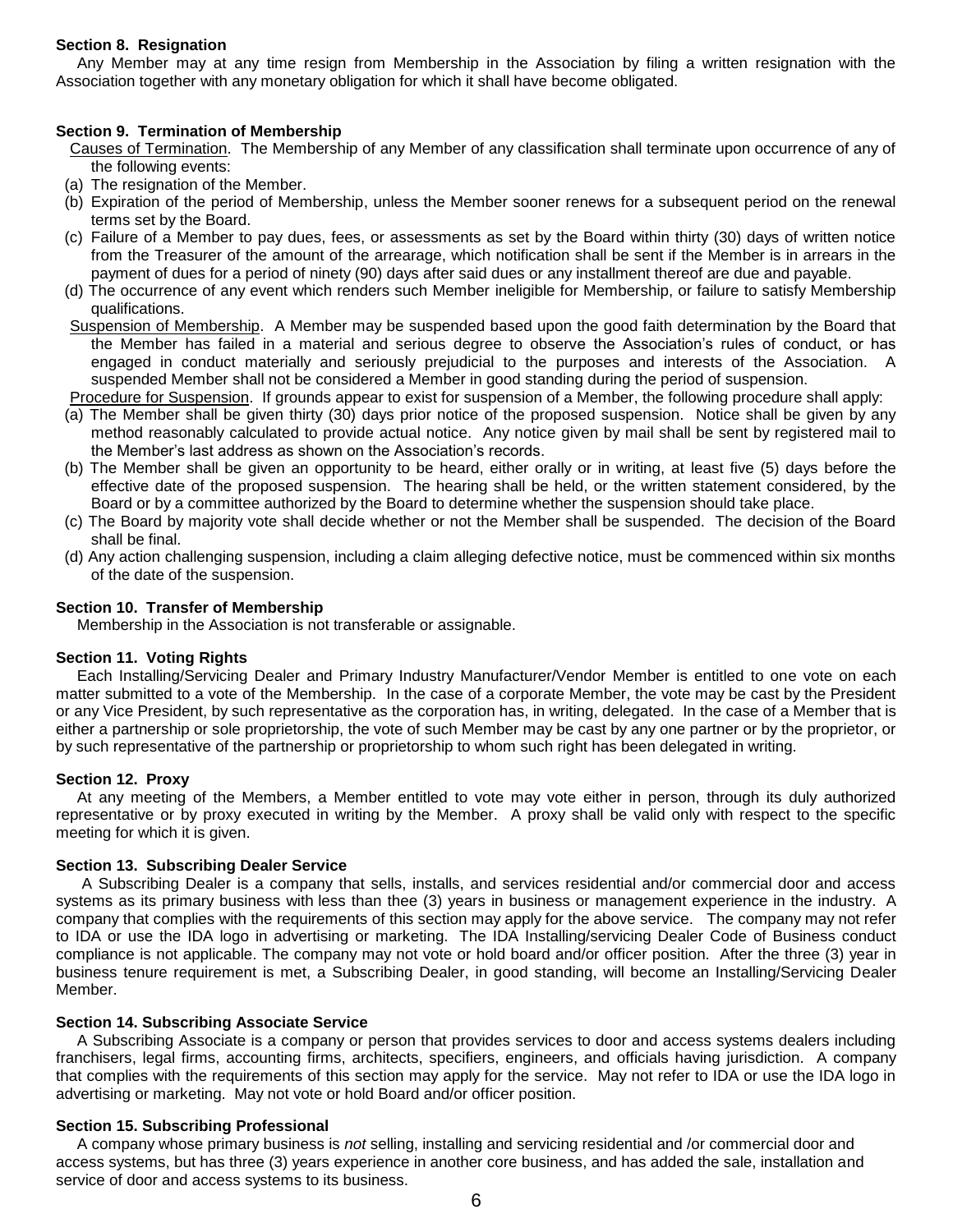For the first (2) years, the company shall be a Subscribing Professional and may not refer to IDA or use the IDA logo in advertising or marketing. IDA Code of Business Conduct compliance is not applicable. May not vote or hold a Board or Officer position.

# **Section 16. Dealer Branch Members**

A Dealer Branch Member is a company 100 percent owned by an Installing/Servicing Dealer Member. A Branch must have a physical office located within 100 miles of the Installing/Servicing Dealer Member, and must be staffed by at least one full time manager. The Branch must be open for business not less than 35 hours spread over not less than four days each week. The Branch must have a telephone number unique to the physical office in the locality. The physical office must have on-site capability of providing sales, and must have either on-site, or through the Installing/Servicing Dealer Member, the ability to sell, install and/or service door and access systems products. May refer to IDA and use the IDA logo in advertising and marketing. Full voting rights of Membership including voting, may hold Board and/or Officers position. Branch Member is IDA Code of Business compliant via Installing/Servicing Dealer Member. An Installing/Servicing Dealer Member or Dealer Branch Member company must provide a state license number if required by the state in which the dealer's office is situated. If the company in either case is not licensed where required by the state, said company may apply for Subscribing Dealer service.

# **ARTICLE IX - MEETINGS OF THE ASSOCIATION**

#### **Section 1. Annual and Regular Meetings**

An Annual Meeting of the Members shall be held in each calendar year at the time and place of the annual convention, or on such date and at such place as shall be determined by a majority of the Board. The Annual Meeting shall be for the purpose of such business as may come before the meeting. In addition to the Annual Meeting, regular meetings of the Members for the transaction of such business as may come before the meeting may be held at a designated time and place set by the President or by a majority of the Board. The place of any annual, regular or special meeting may be anywhere within the domain of the Association.

## **Section 2. Special Meetings**

Special meetings of the Members may be called whenever the Board shall deem it necessary, and shall be called upon the written request of any six Members of the Board.

#### **Section 3. Notice of Meetings**

Written or printed notice, stating the place, date and hour of any meeting of Members shall be delivered either personally, by mail, or by electronic means to each Member not less than fifteen (15) nor more than forty (40) days before the date of such meeting. In case of special meetings, or when required by statue or these bylaws, the purpose for which the meeting is called shall be stated in the notice. No business, other than the business the general nature of which was set forth in the notice of special meeting, may be transacted in the special meeting. If mailed, the notice of a meeting shall be deemed delivered, when deposited in the United States mail, addressed to the Member at the Member's address as it appears on the records of the Association, with postage thereon paid.

#### **Section 4. Order of Business**

The order of business for meeting shall be determined by the presiding officer. These bylaws and Robert's Rules of Order shall govern the conduct of the meeting.

#### **Section 5. Quorum**

At any meeting of the Members, a minimum of 30% of the Members in good standing by their duly authorized representatives, either in person or by proxy, shall constitute a quorum at such meeting, and a majority vote of those shall be the act of the Members, except where otherwise provided by law or these bylaws. If a quorum is not present at any duly called meeting of Members, a majority of the Members or their duly authorized representatives present may adjourn the meeting, from time to time, without further notice, for the purpose of acquiring a quorum.

# **ARTICLE X - FISCAL ADMINISTRATION**

# **Section 1. Fiscal Year**

The fiscal year of the Association shall commence on July 1 of each year, or as determined by the affirmative vote of at least two-thirds of the Members of the Board.

#### **Section 2. Dues and Membership Fees**

The Board shall establish the initiation fee and dues for Association Members. Initiation fees and dues shall be payable upon application for Membership, and in advance of receiving Membership rights, privileges and services.

The annual dues period shall be January 1 through December 31. Annual dues renewal invoices shall be transmitted to Members sixty (60) days preceding the January 1 renewal date. A Member delinquent in dues payment past March 31 in which the renewal payment is due shall not be entitled to reinstatement, rather shall be considered as a new Member and be required to submit a new application, together with initiation fees and annual dues. The Board and individual Directors shall have the authority to waive the provision for initiation fees. The Board shall have the authority to extend dues payment periods if deemed in the best interest of the Association.